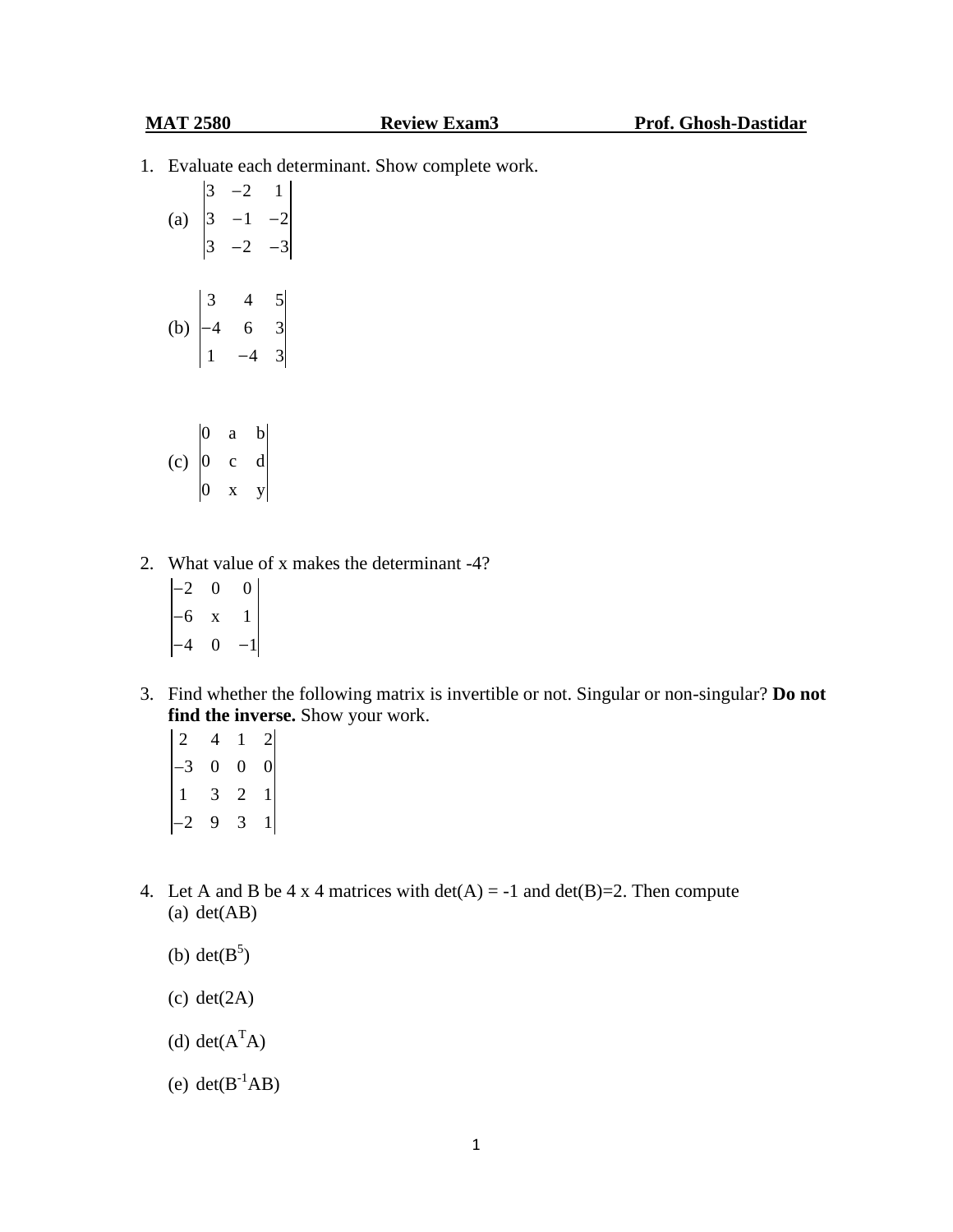(f)  $det(AB)^T$ 

- 5. True or False. Explain your answer mathematically.
	- (a) If A is invertible and 1 is an eigenvalue for A, then 1 is an eigenvalue for  $A^{-1}$ .
	- (b) If A is row equivalent to the identity matrix then A is diagonalizable.
	- (c) Each eigenvalue of A is also an eigenvalue of  $A^2$ .
	- (d) Two eigenvectors corresponding to the same eigenvalue are always linearly dependent.
	- (e) Similar matrices always have the same eigenvalues.
	- (f) Similar matrices always have the same eigenvectors.
	- (g) If A is nxn diagonalizable matrix, then each vector in  $R<sup>n</sup>$  can be written as a linear combination of eigenvectors of A.
- 6. Find the eigenvalues of the following matrices.
	- (a)  $3 -2 8$ 0  $5 -2$  $0 -4 3$ (b)  $1 \t 5 \t -6 \t -7$ 2 4 5 2  $0 \t 0 \t -7 \t -4$  $0 \t 0 \t 3 \t 1$
- 7. Let  $A = \begin{vmatrix} a_{11} & a_{12} \\ a_{21} & a_{22} \end{vmatrix}$ 21  $a_{22}$  $a_{11}$  a A  $a_{21}$  a . Show that the characteristic polynomial of A is 2

$$
\lambda^2 - (\text{trace } A)\lambda + \det(A).
$$

8. Compute A<sup>8</sup> when A =  $\begin{pmatrix} 4 & -3 \\ 1 & 3 \end{pmatrix}$ A  $2 -1$ .